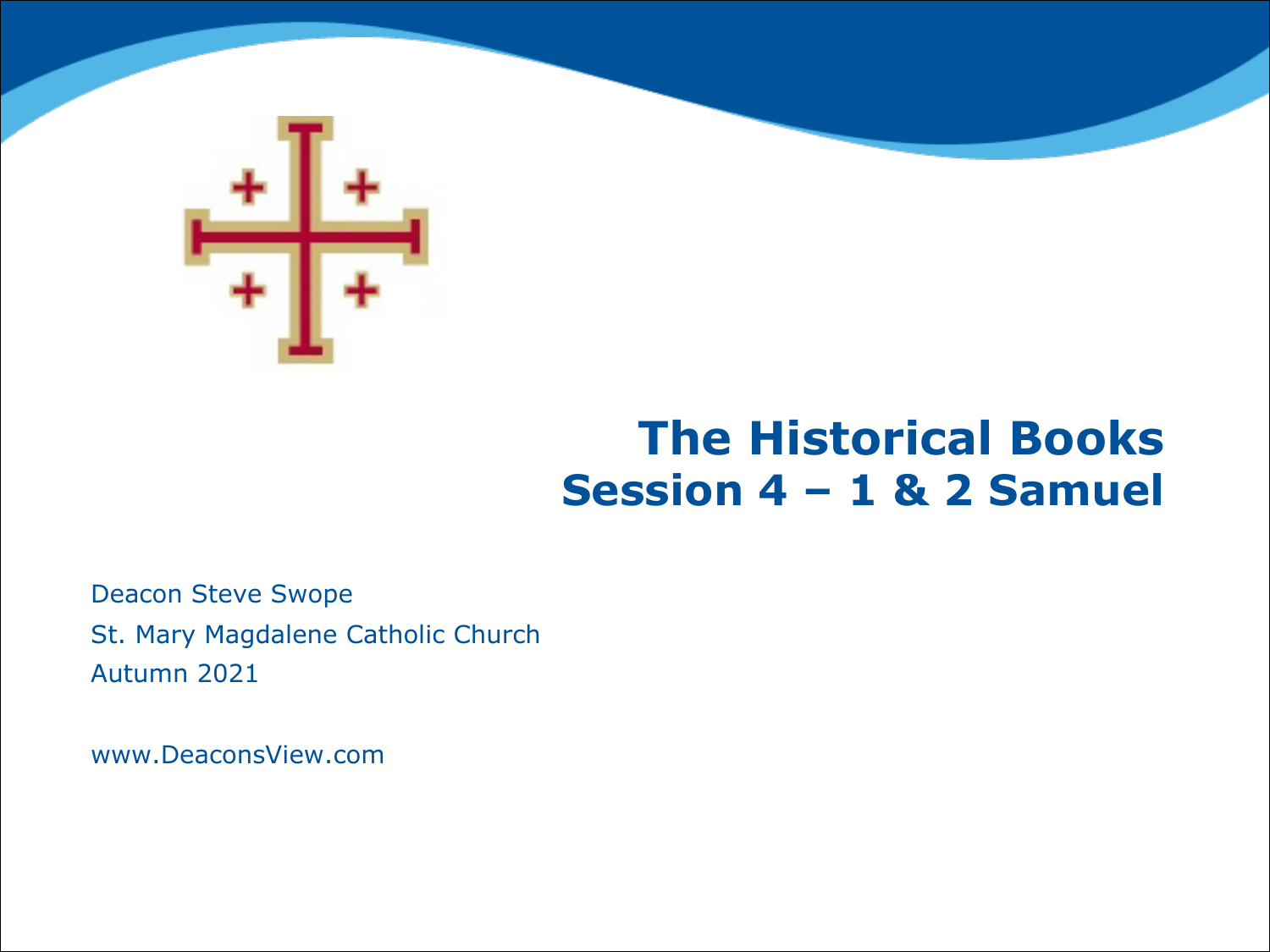# So What do you Think?

- § Read the Books of 1 and 2 Samuel
	- There are 55 chapters (only few excuses!)
	- How would you describe Samuel's mother Hannah?
	- How did the Israelites lose the ark and why could the Philistines not keep it?
	- What is your first impression of Saul as king?
	- Does 1 Samuel 15 change your impression of Saul?
	- What does Samuel learn in 1 Samuel 16?
	- What is your first impression of David as a potential King?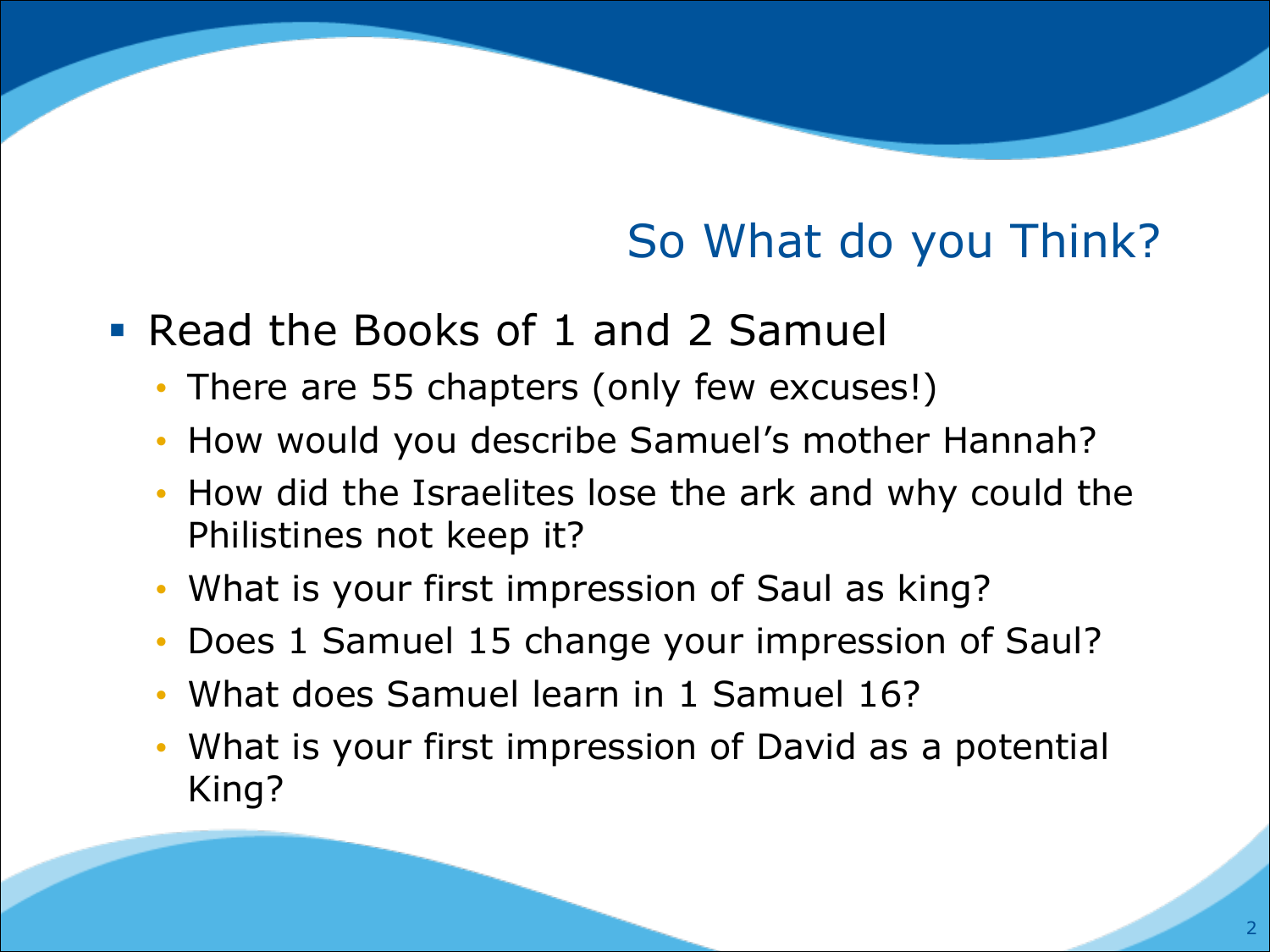# So What do you Think?

- § Read the Books of 1 and 2 Samuel
	- How loyal to David is Saul's son Jonathan?
	- In 2 Samuel is David loyal to Saul's family?
	- How does Nathan get a candid response from David in 2 Samuel 12?
	- How does David show devotion to God in the last part of 2 Samuel?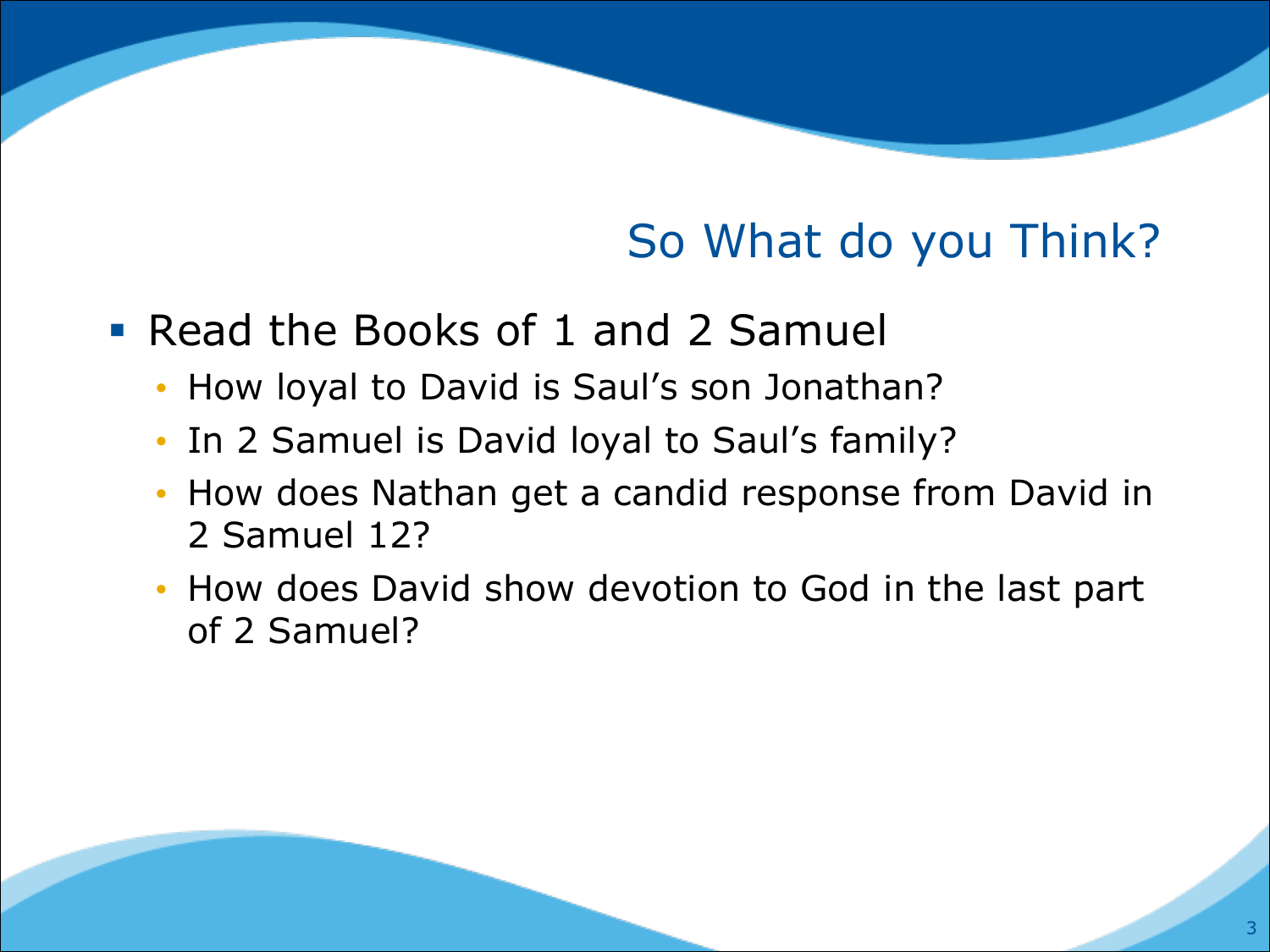- These books give us some of the best narrative in the Bible
- The events are broad and clearly described
- The characters are realistic
- Read like a novel, the story is gripping and is like a page turner
- The plot of the story, while seemingly about relationships between people is actually about the relationship between people and God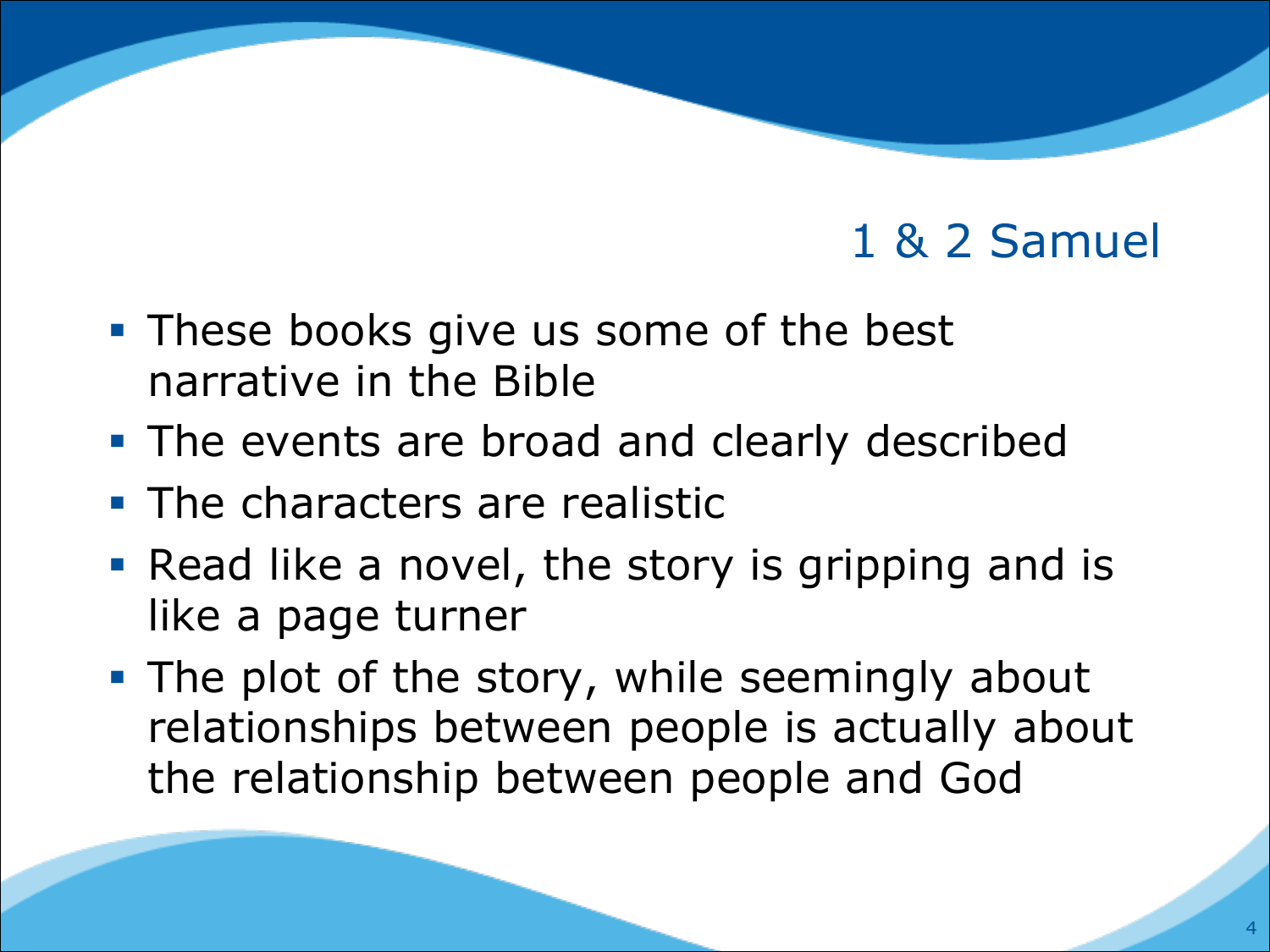- The principle character in the story is Samuel
- He is so big a personality that condensing the story to one book would not seem right
- He is first of all a priest in the service of God's sanctuary
- He is also a judge, like the other judges who went before him
- He is however a much better judge due to his steadfast devotion to God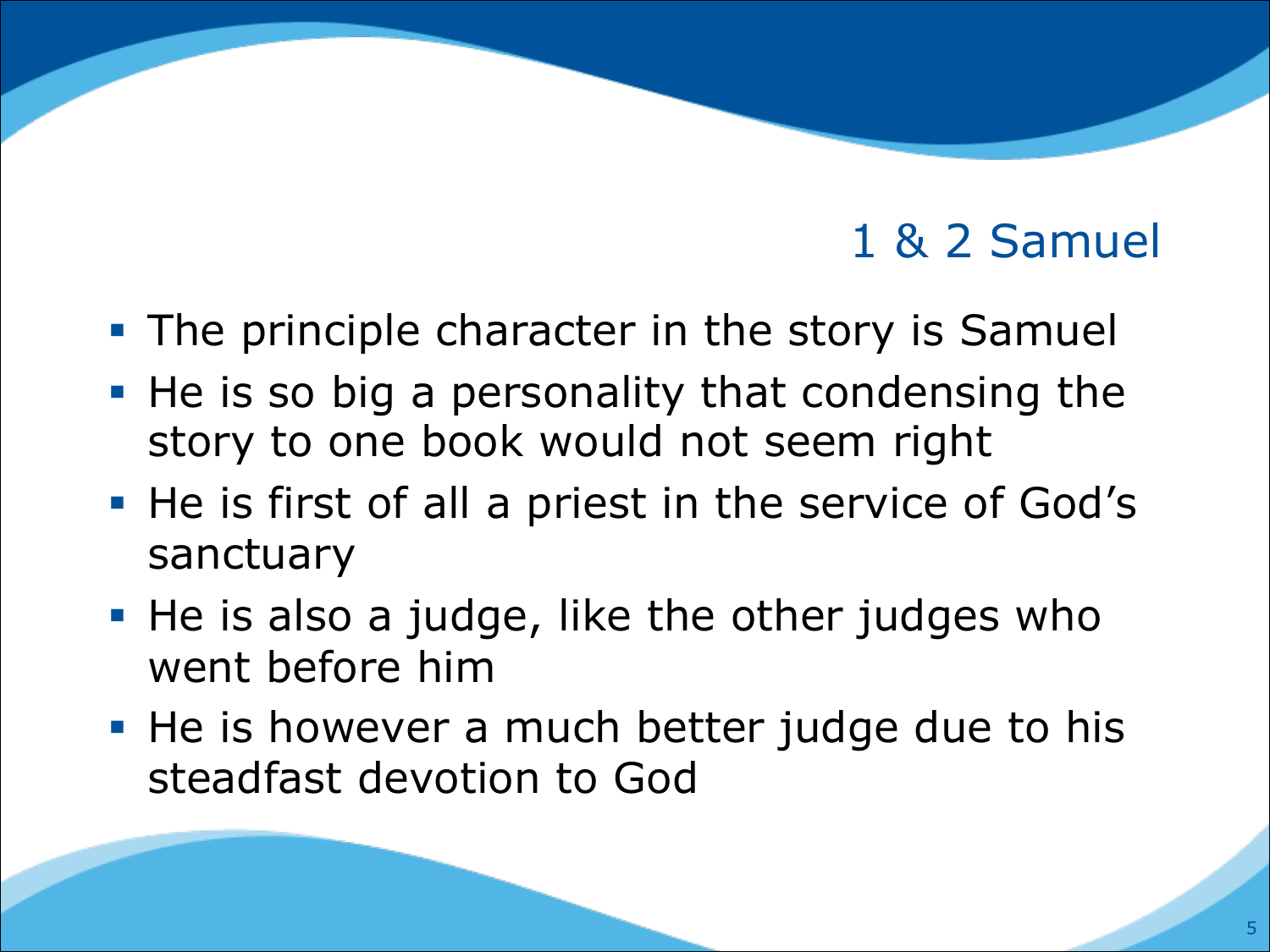- Samuel is a prophet that confronts the people with the truth of God's word
- He doesn't waver in delivering God's message
- He is insistent when they fail to grasp or believe the message
- He is undaunted in his service to God
- He is also compassionate and desires the best for the people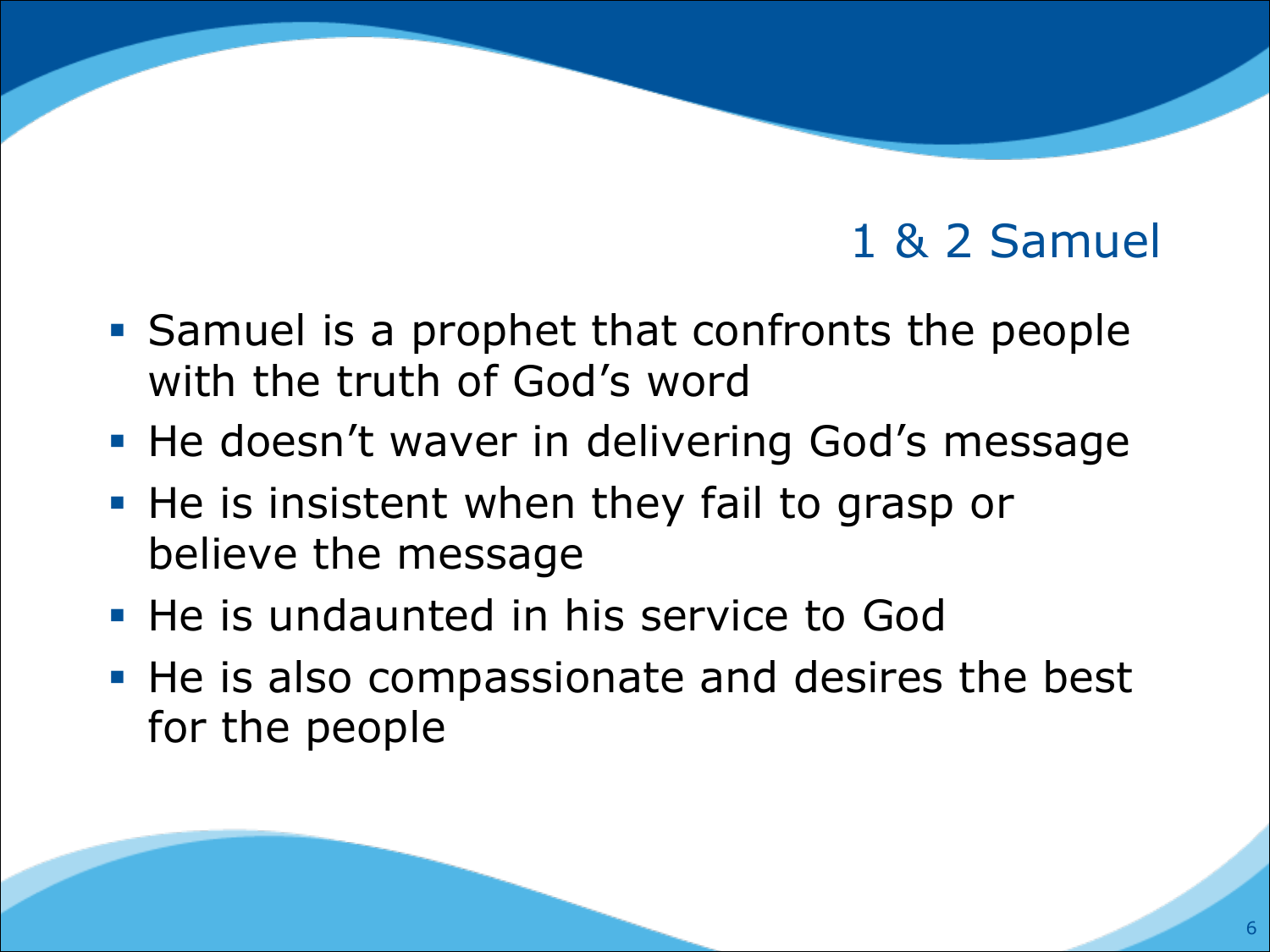- **Another major character is Saul**
- § At God's command, Samuel anoints Saul the first true earthly king of Israel (10:1)
- Samuel gives Saul every advantage to learn and appreciate what being king of Israel means
- He also warns the people what it could mean
- Saul never learns to appreciate the spiritual values that are critical to being the king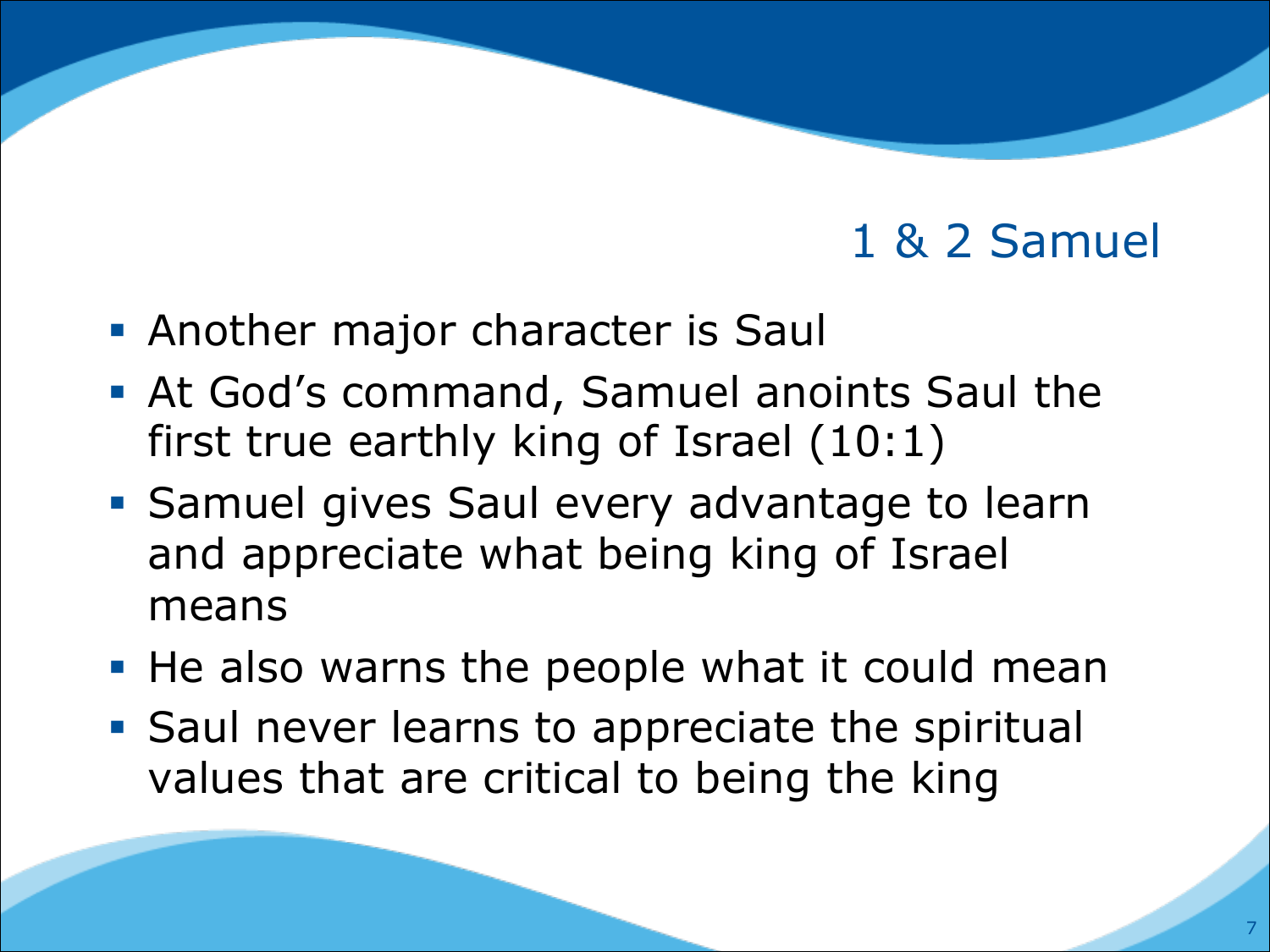- Saul is worldly in the most strict sense of the word
- He understands the role of the kings in other nations and basically acts the same
- **Saul's worldview is physical and tangible**
- § If he cannot get his hands around something, it has little to no value for him
- § Saul's idea that kingship in Israel would be like all other kings is mistaken – it cannot be that way or serve as the ideal for Israel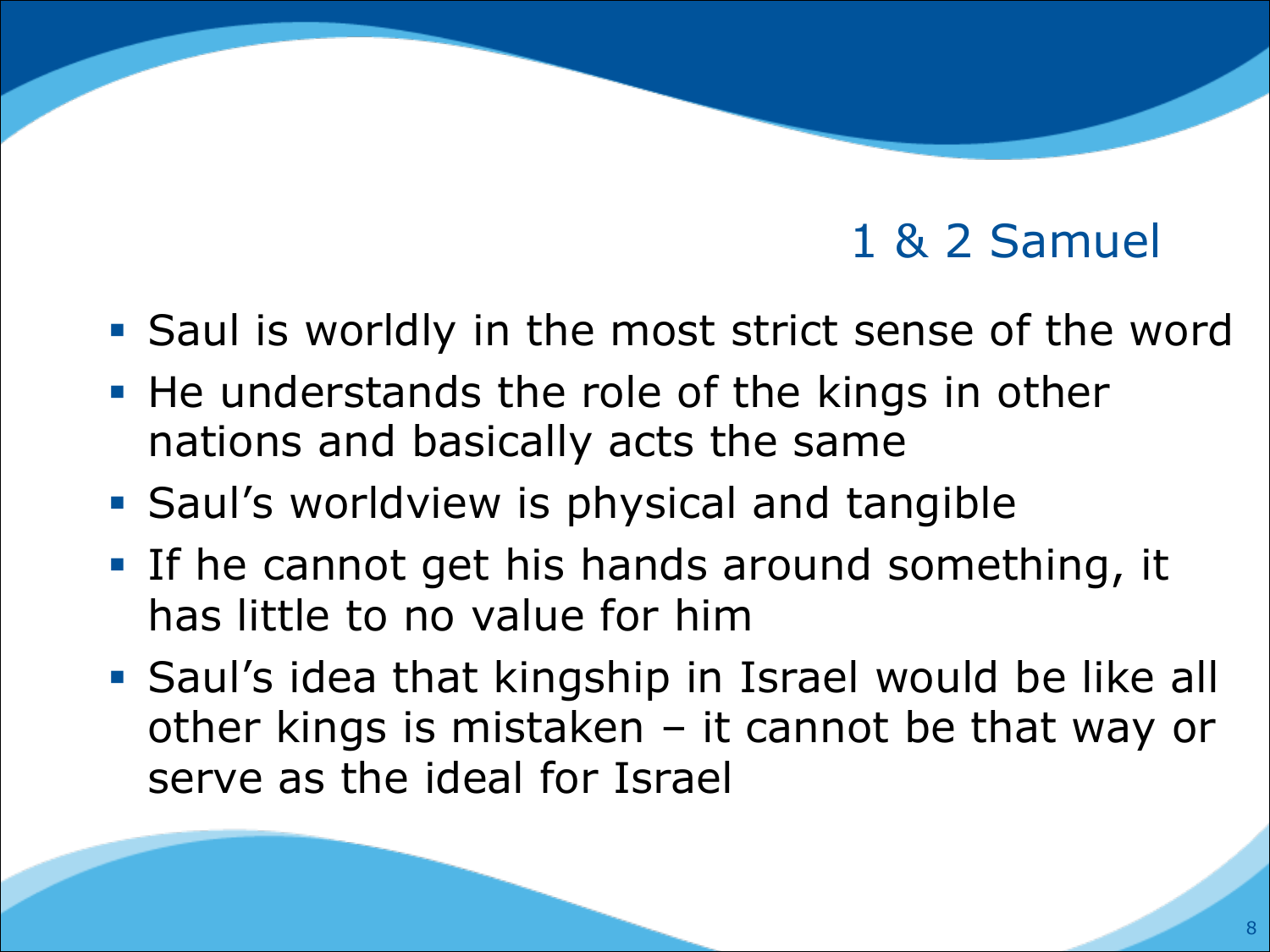- God sent Samuel to anoint a replacement for Saul – this is where David enters the picture
- David has the potential to be a great king
- He is devoted to God and understands that his ability, strength and thanks are God's
- We know of his victory over Goliath
- David is very different from Saul he gives God all of the glory and thanks for the victory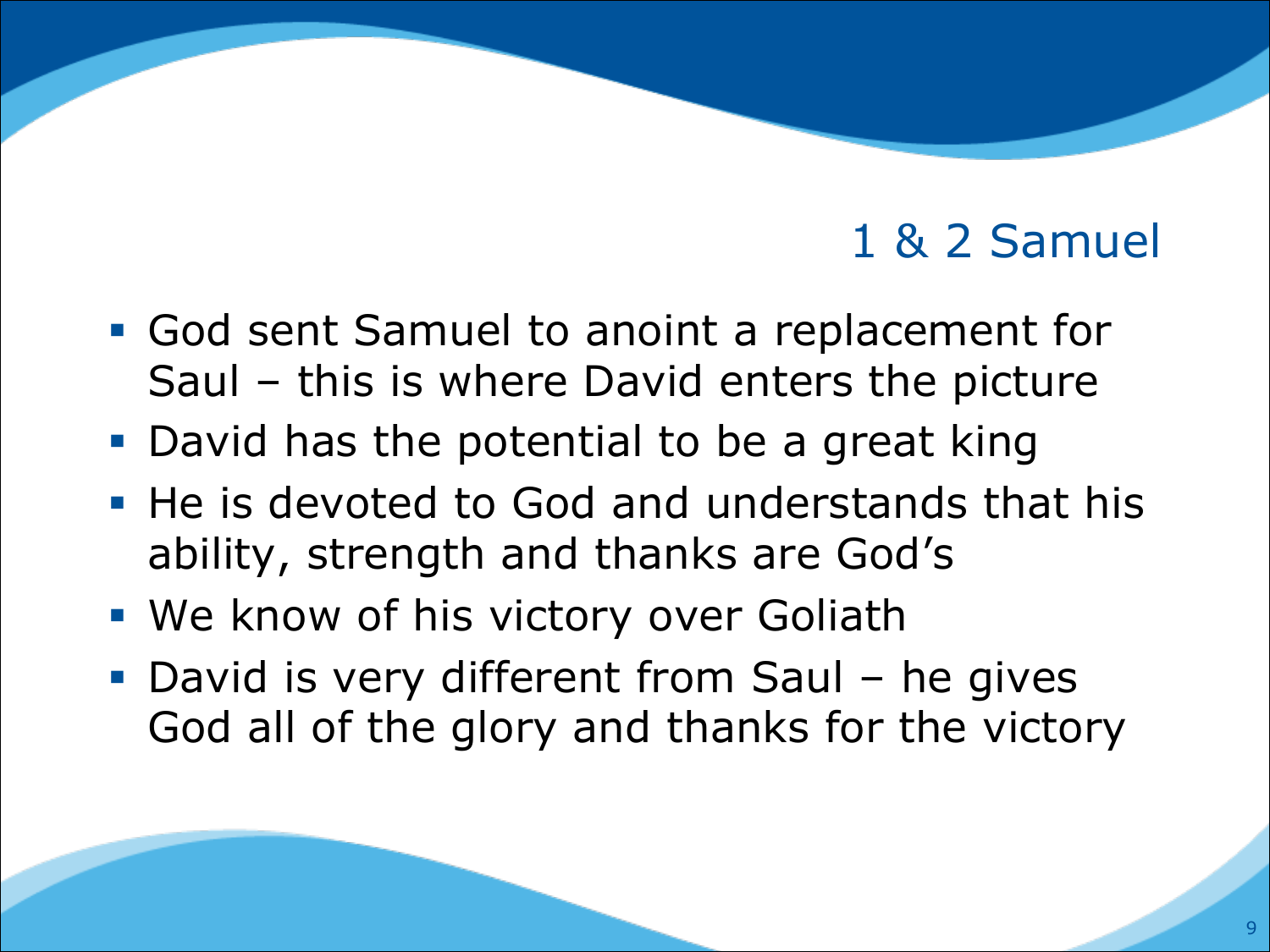- § As a result he finds favor with God and with the people of Israel
- David's popularity among the people grows and that leads to trouble
- Saul is unwilling to step down for David
- Saul is jealous and tries to kill him  $-$  it is notable how he does it, especially sending him against the Philistines
- David befriends Saul's son who offers protection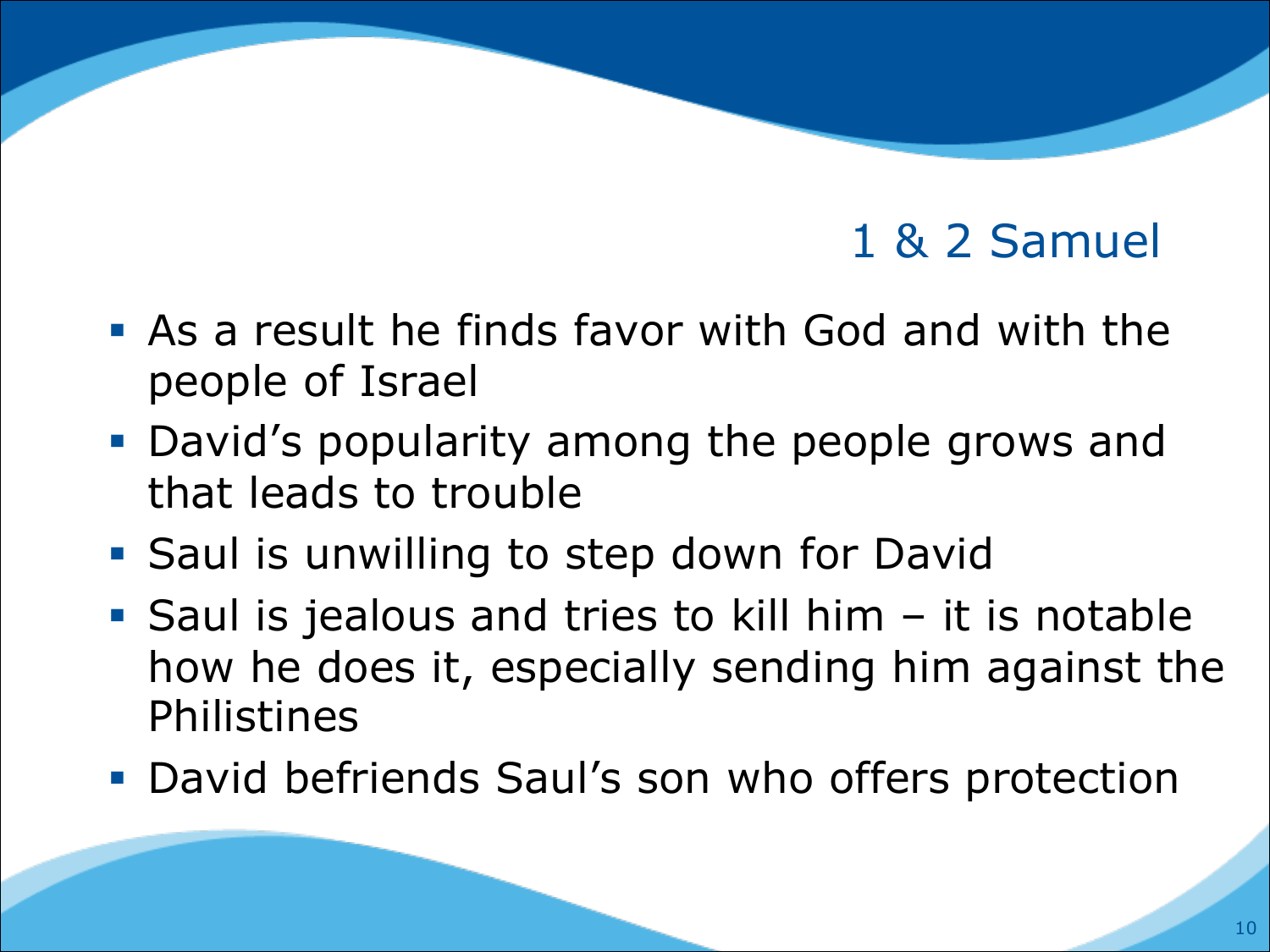- Eventually it comes down to a great battle in which Saul dies
- **This is where the first book of Samuel ends**
- The second book of Samuel is about the kingship of David
- The theme remains the relationship between God and his people
- § We follow David's career there are lessons in his journey of faith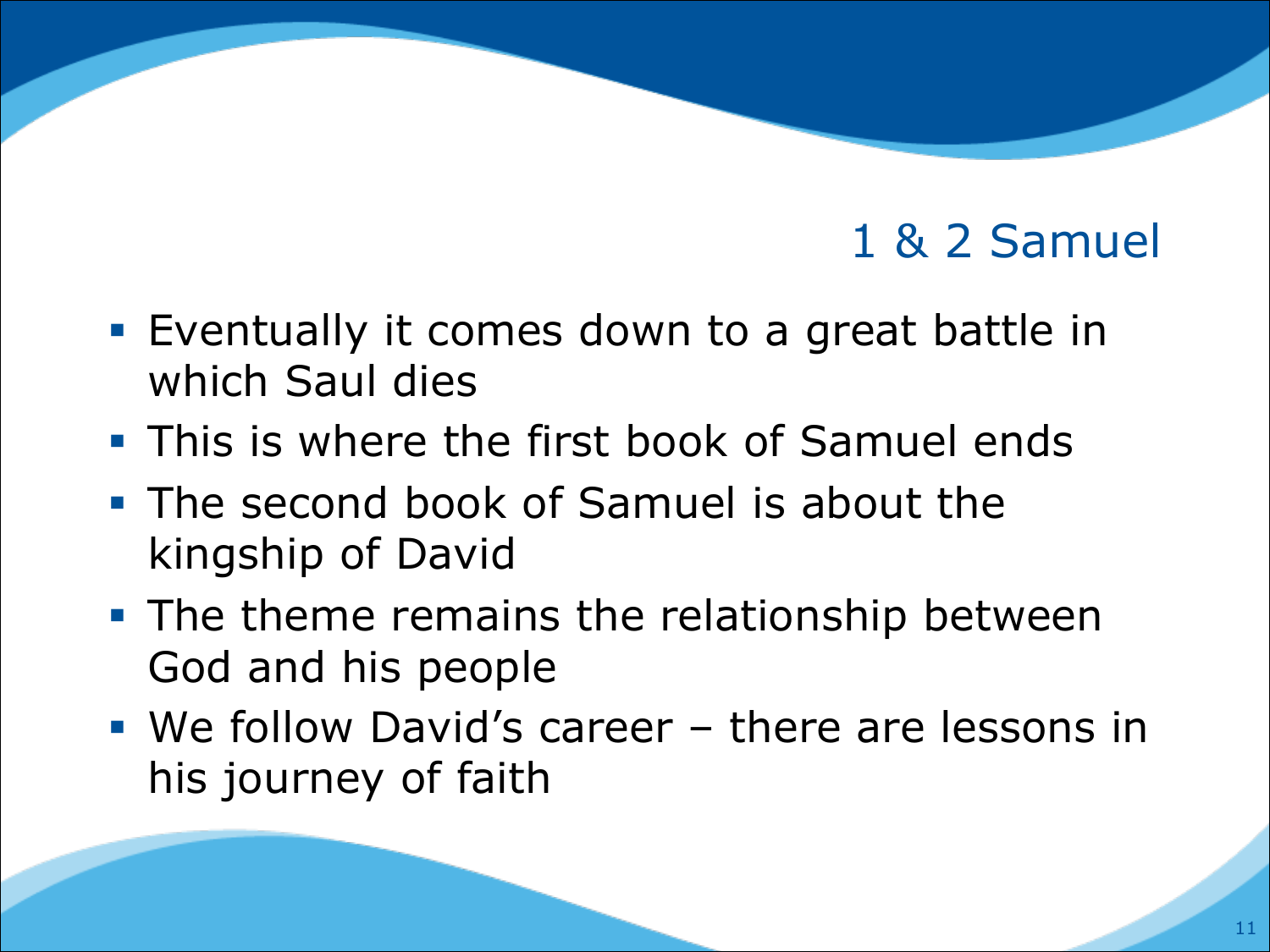- **As long as David was faithful to God, he grows** stronger and stronger
- Early in the second book David is declared king over all of the tribes of Israel
- With God's help, David finally brings peace and security to all of the land
- The people no longer live in fear of death, war or losing the Promised Land
- § All is well or is it?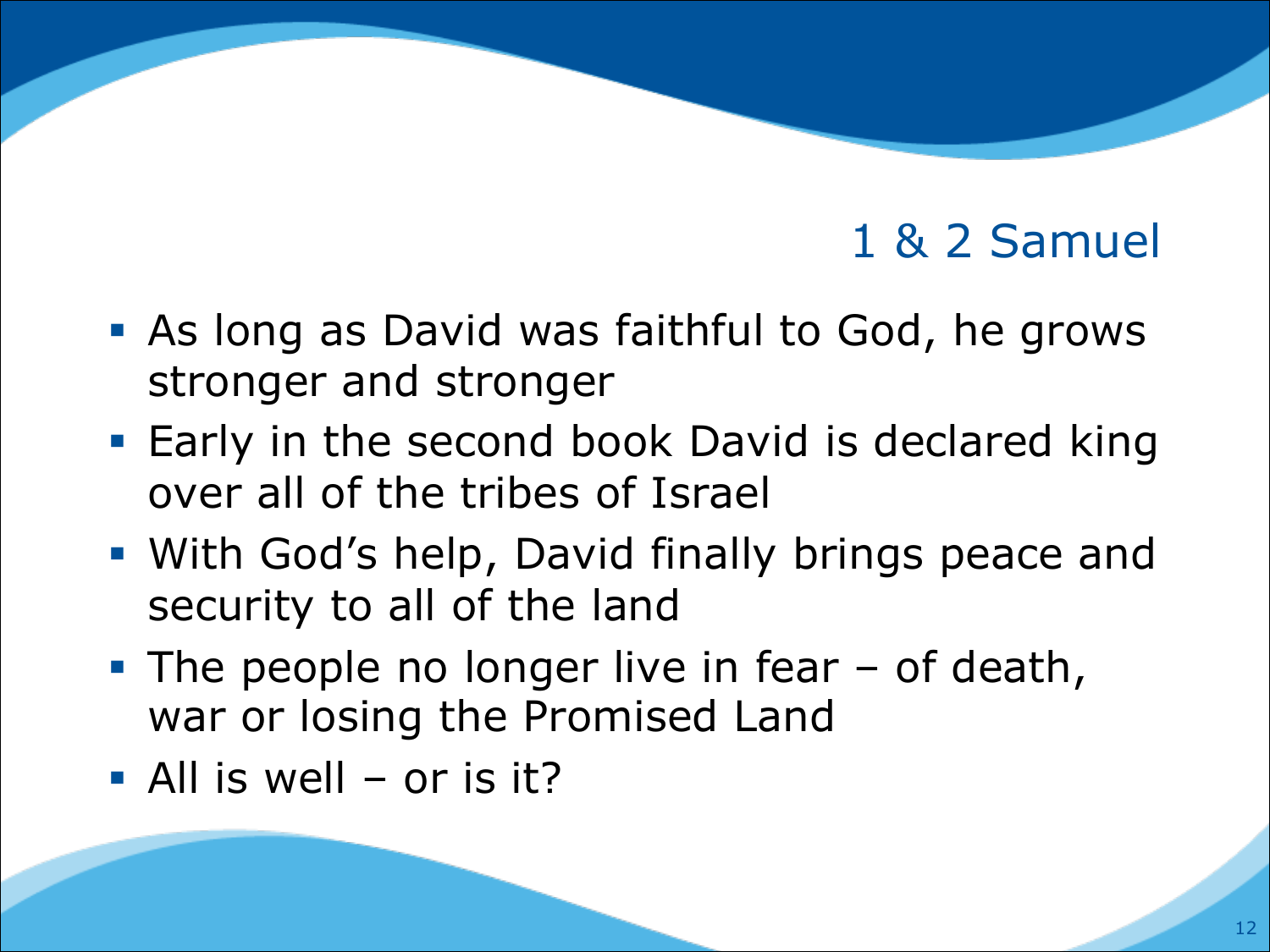- Soon David is making plans to build a temple for God – but God has other plans
- § God, rather than David will be the builder he will build a dynasty for David
- **The line of David will lead to the ultimate King** of Kings – the Messiah
- All is really going great peace, security, relationship and a dynasty – what could possibly go wrong?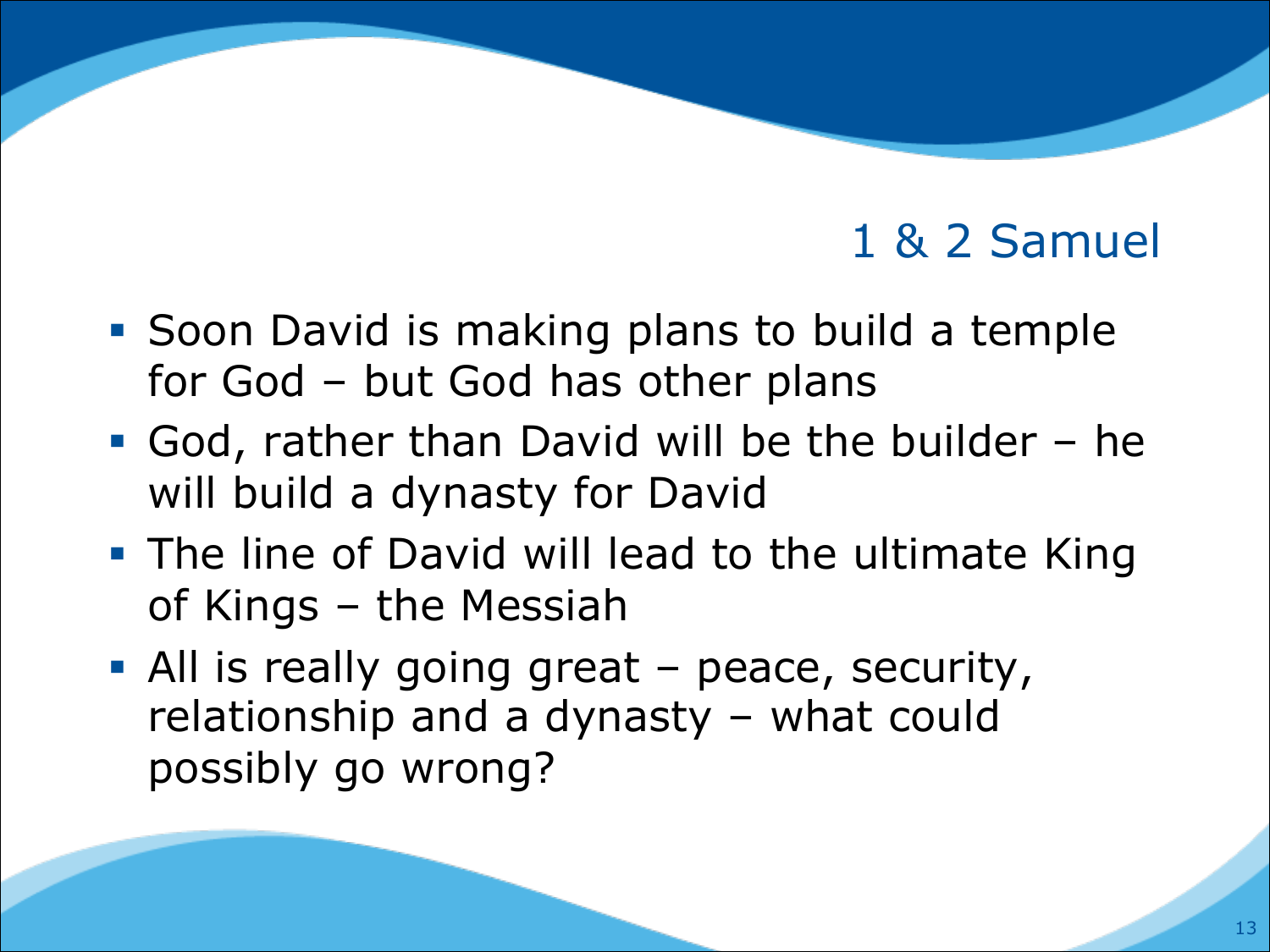- The story takes the same old sad turn
- Confident of all of his success, even David turns from God
- He forgets that God is the source of all blessings, including his
- From that point on, David who mastered the outside world and reigned over his enemies fails to master even himself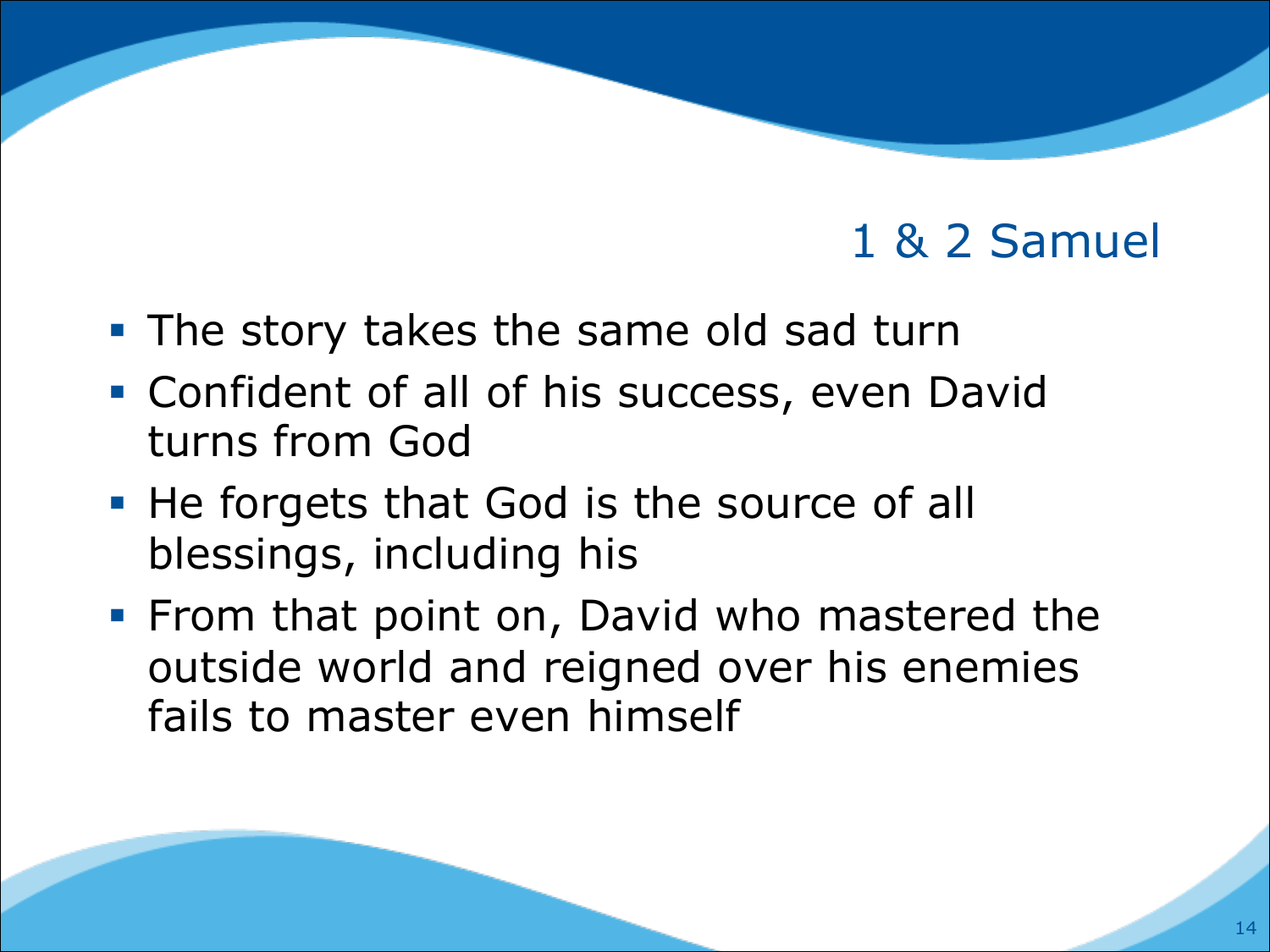- He becomes a slave to his own desires and falls prey to sinful behavior
- He spies Bathsheba and has an adulterous relationship with her
- He arranges for Uriah her husband and his faithful servant to die – in the same way Saul was trying to arrange his death
- **These lead to a host of troubles in the kingdom**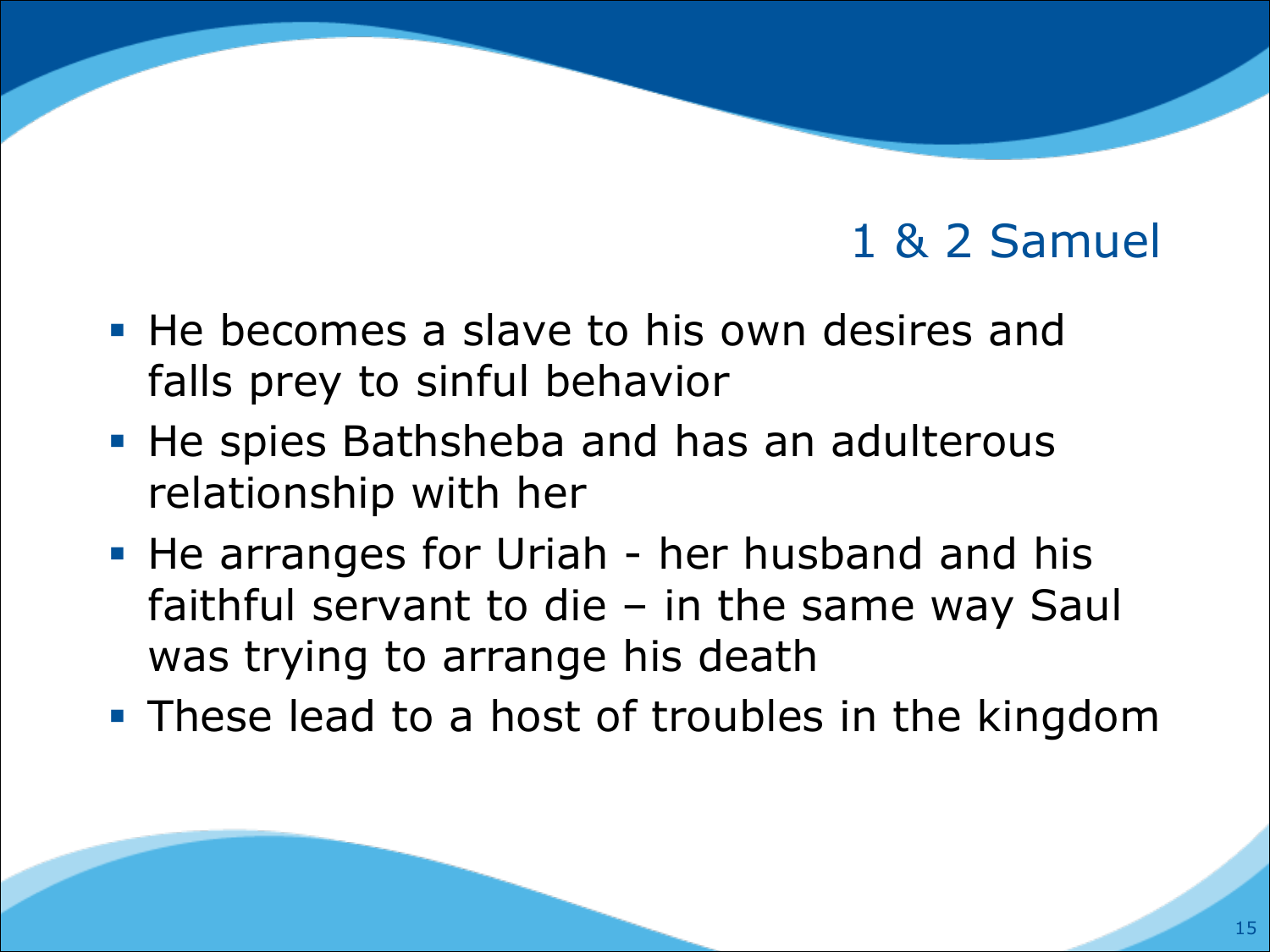- David's sons prove to be as unruly as he does
- § David's beloved son Absalom leads a rebellion against his own father
- At the end of 2 Samuel, David's relationship with God is weaker than when the book started and the kingdom follows him
- The kingdom and the people are both suffering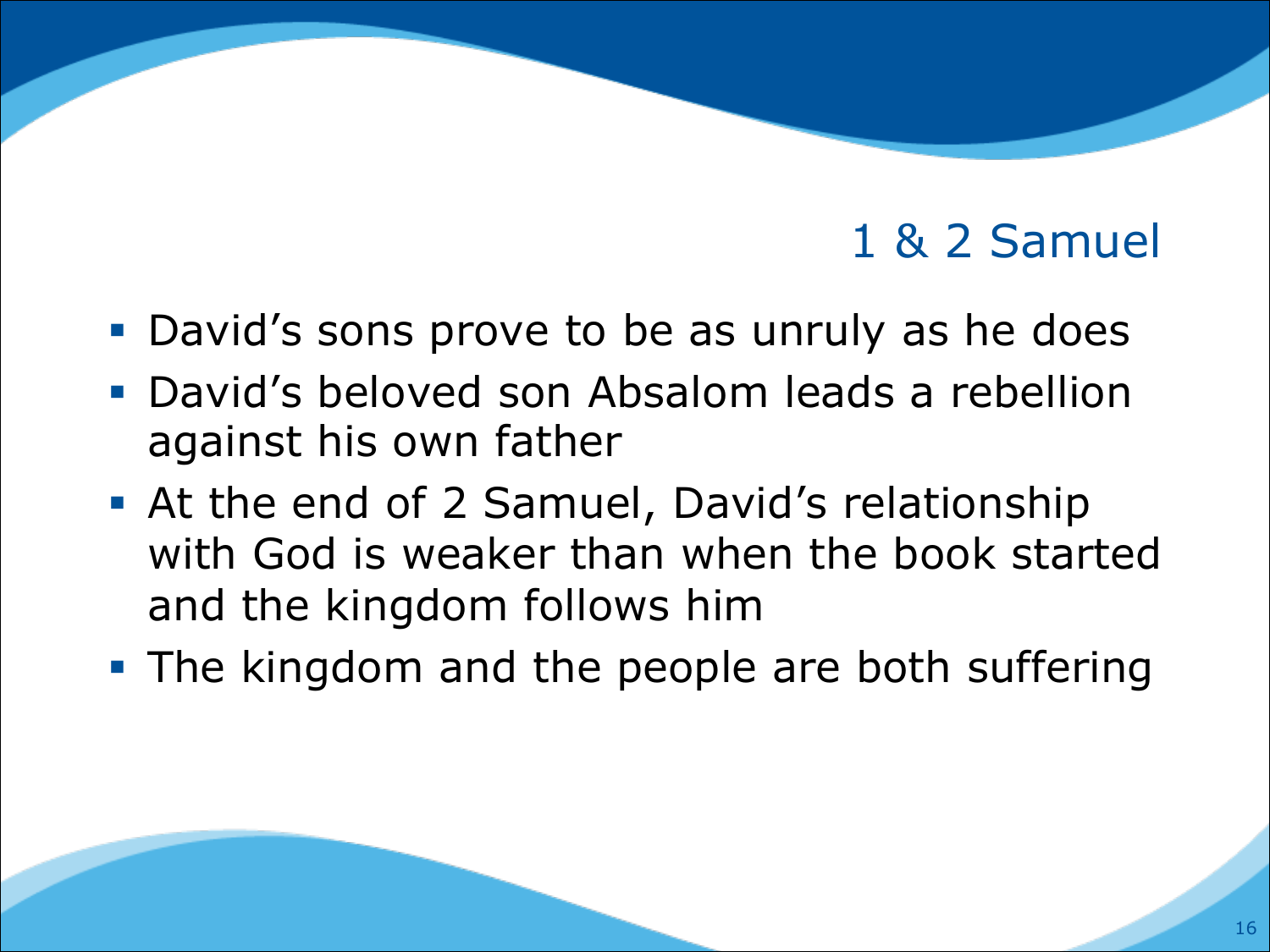- 1 Samuel has 31 chapters
	- 1 7 Samuel restores Israel's strength
	- $\cdot$  8 15 The failures of Saul
	- 16 31 The success of David
- 2 Samuel has 24 chapters
	- $\cdot$  1 9 God's gifts to David
	- 10 12 David's ingratitude to God
	- 13 24 The decline of David's family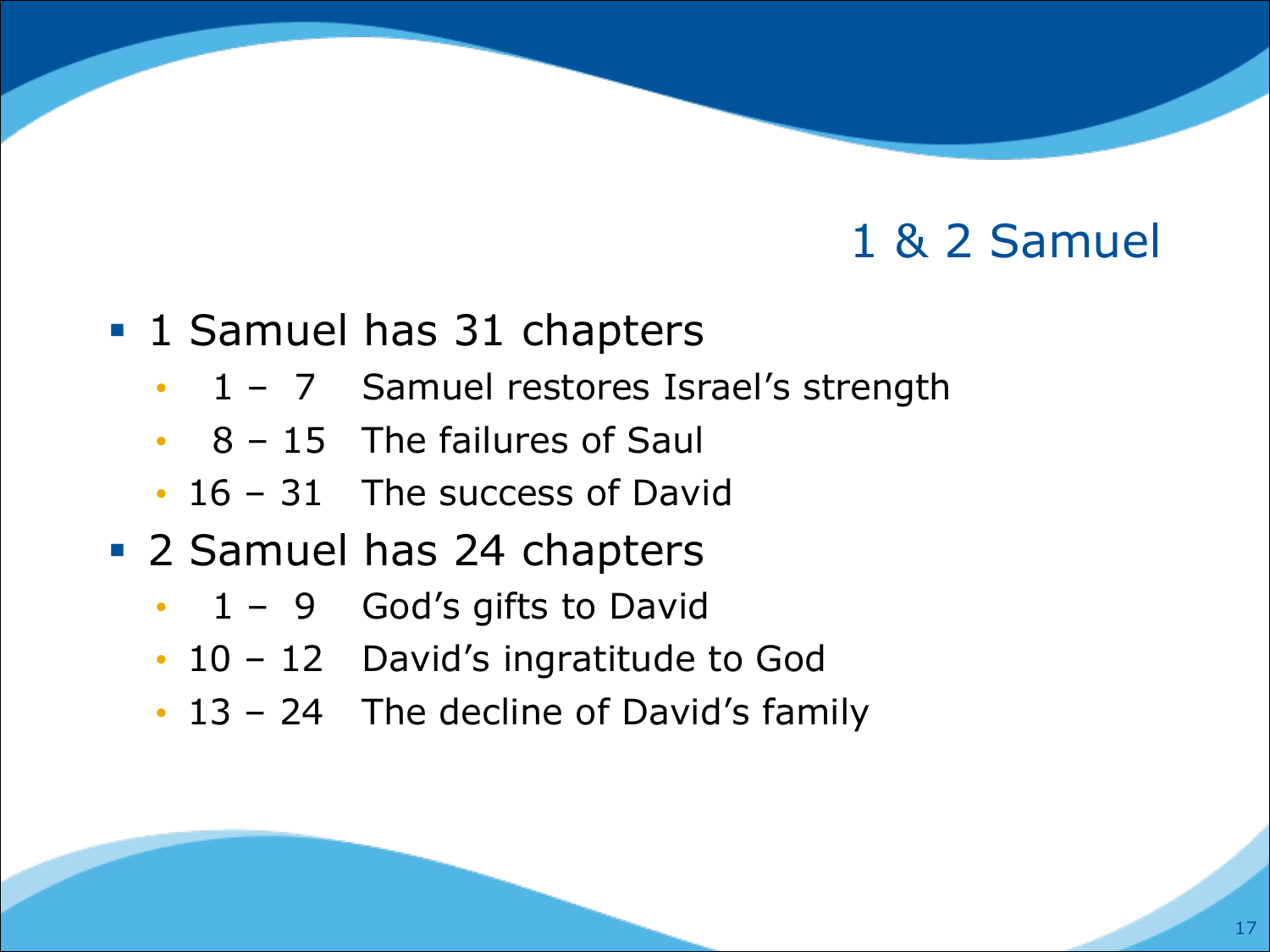- When does it take place
	- Samuel c. 1070 BC
	- King Saul c. 1040 BC
	- King David c. 1000 BC
- The two books cover these three major figures
- Account might come from a writer in David's royal court
- § Some call it the "succession narrative" since "Who will succeed David" is a question
- **Present form most likely after the Exile**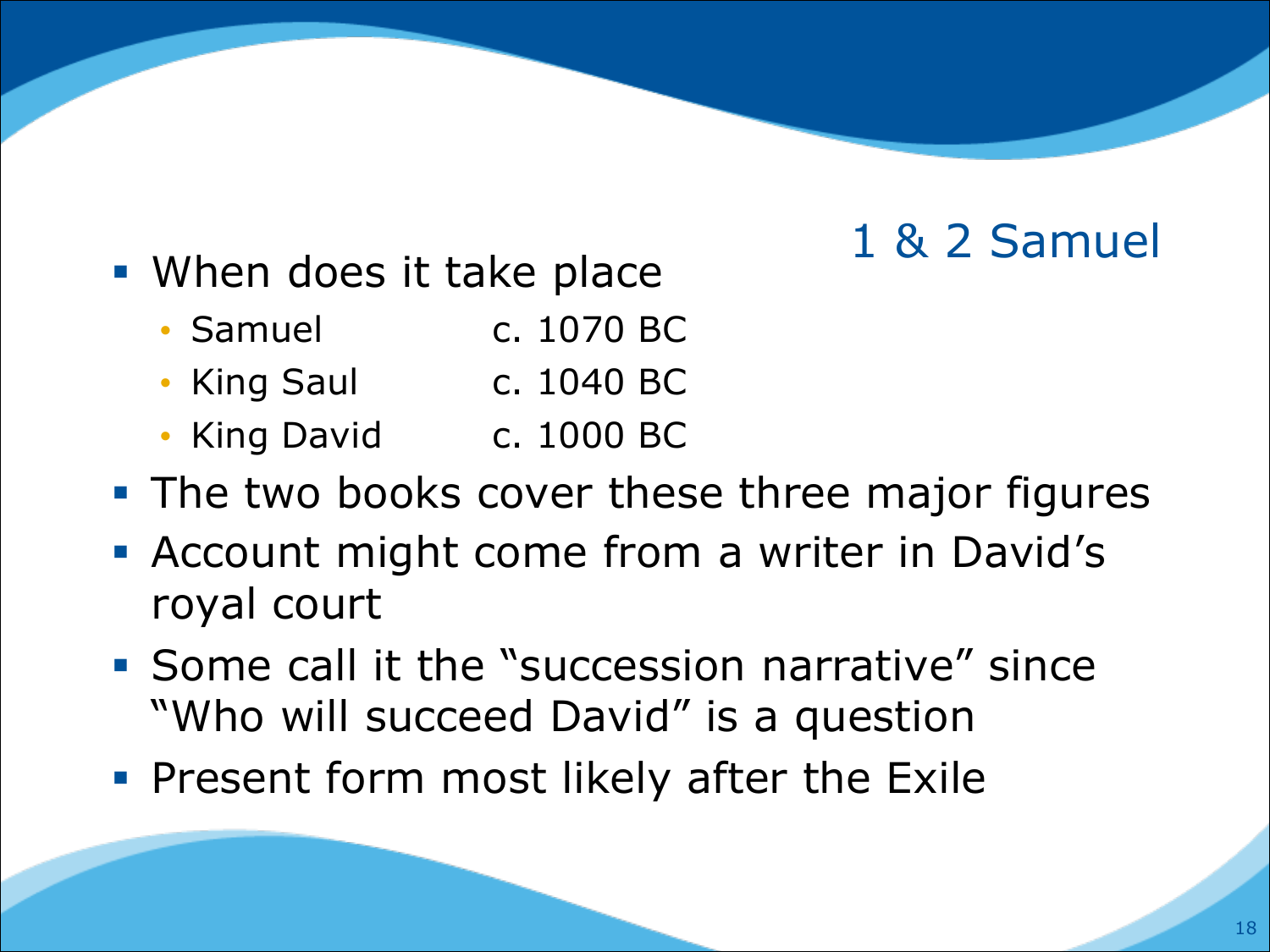- Interesting points
	- **Hannah –** She had no children. She asked God for a child and he heard her prayer. She is Samuel's mother. She was grateful to God for the rest of her life and God blessed her with more children.
	- **Shiloh -** The ark of the covenant was kept there during the days of Samuel. Samuel apprenticed there under Eli. When Samuel was an adult the Philistines captured Shiloh and the ark. It was a lesson for Israel – security depended on holy lives, not holy places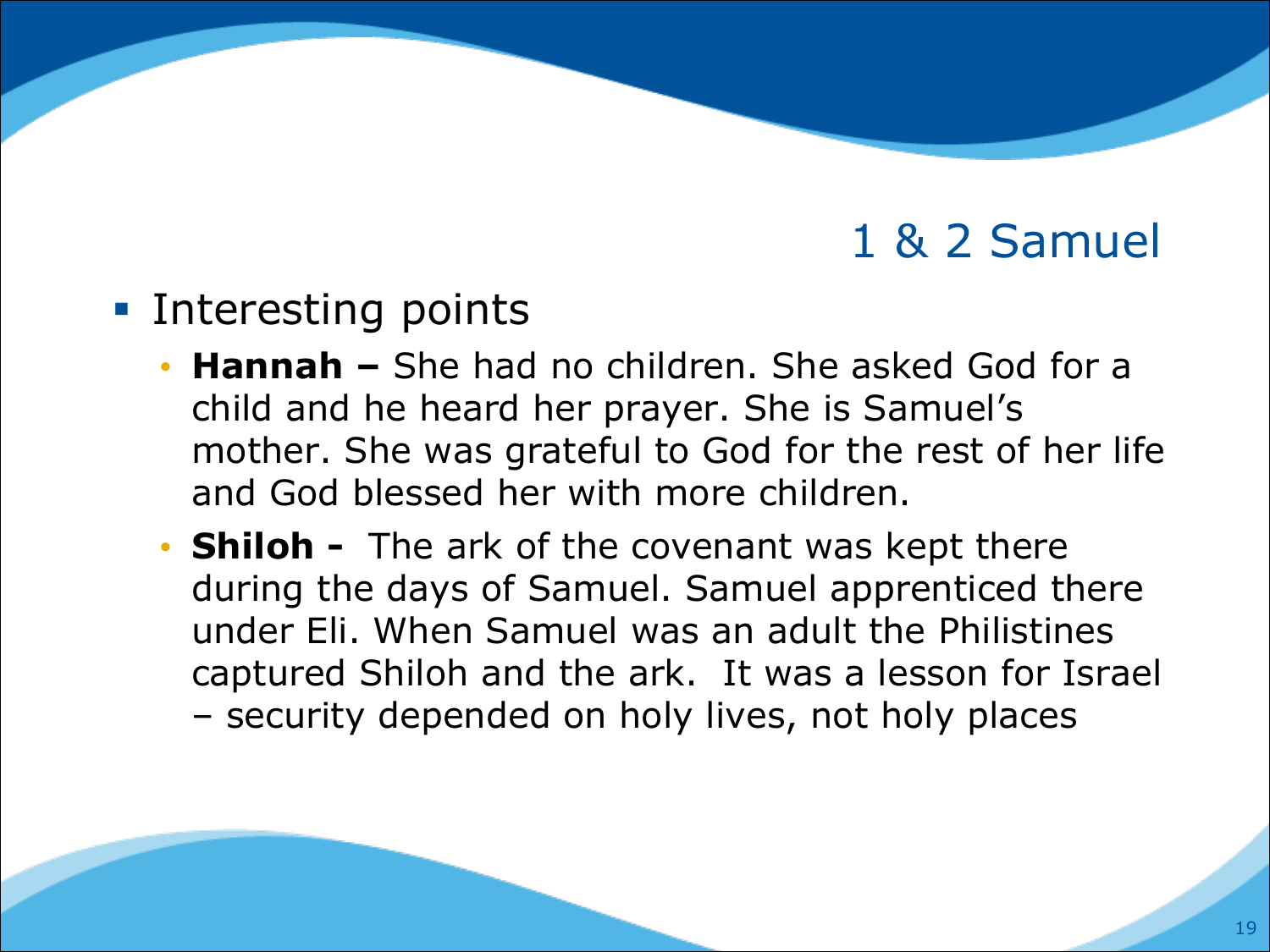- Interesting points
	- **Loyal Servant –** Joab was David's most trusted commander. Joab did all he could to secure the kingdom by force. He even struck down Absalom because he posed a threat to the kingdom. David never forgave this and directed Solomon to exact vengeance on Joab.
	- **Endor –** Here Saul consulted with a woman who claimed to communicate with the dead (1 Sm 28). He only valued Samuel's words after Samuel's death. Had he listened during Samuel's lifetime his kingdom would have remained secure.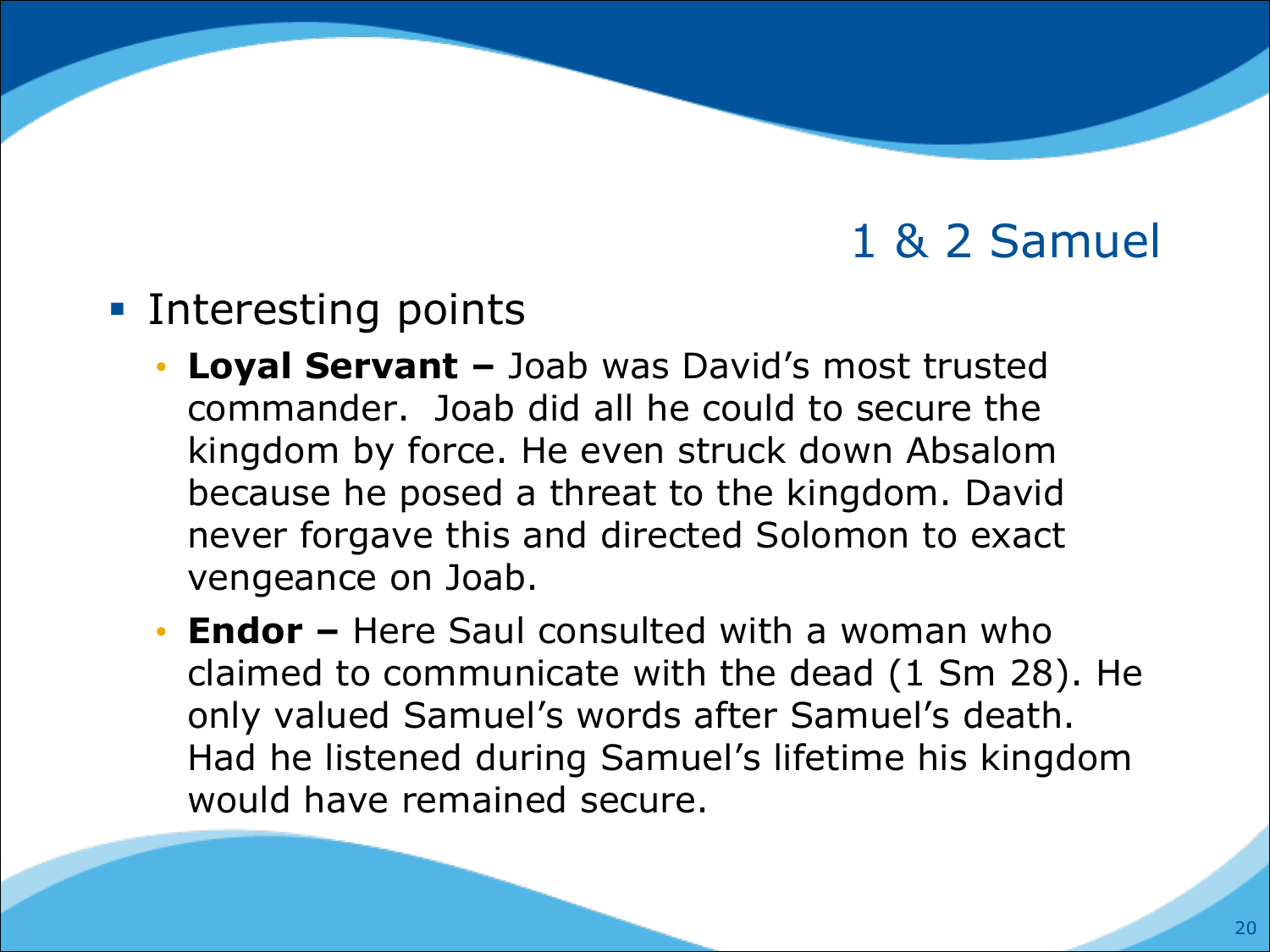- Interesting points
	- **Rabbah –** This was the site of a great victory for David. He knew how to win a battle in war. He was not successful in winning spiritual battles. While his army was winning the war with Rabbah, David lost his battle with his pride. He took Bathsheba for himself and arranged for Uriah to be killed.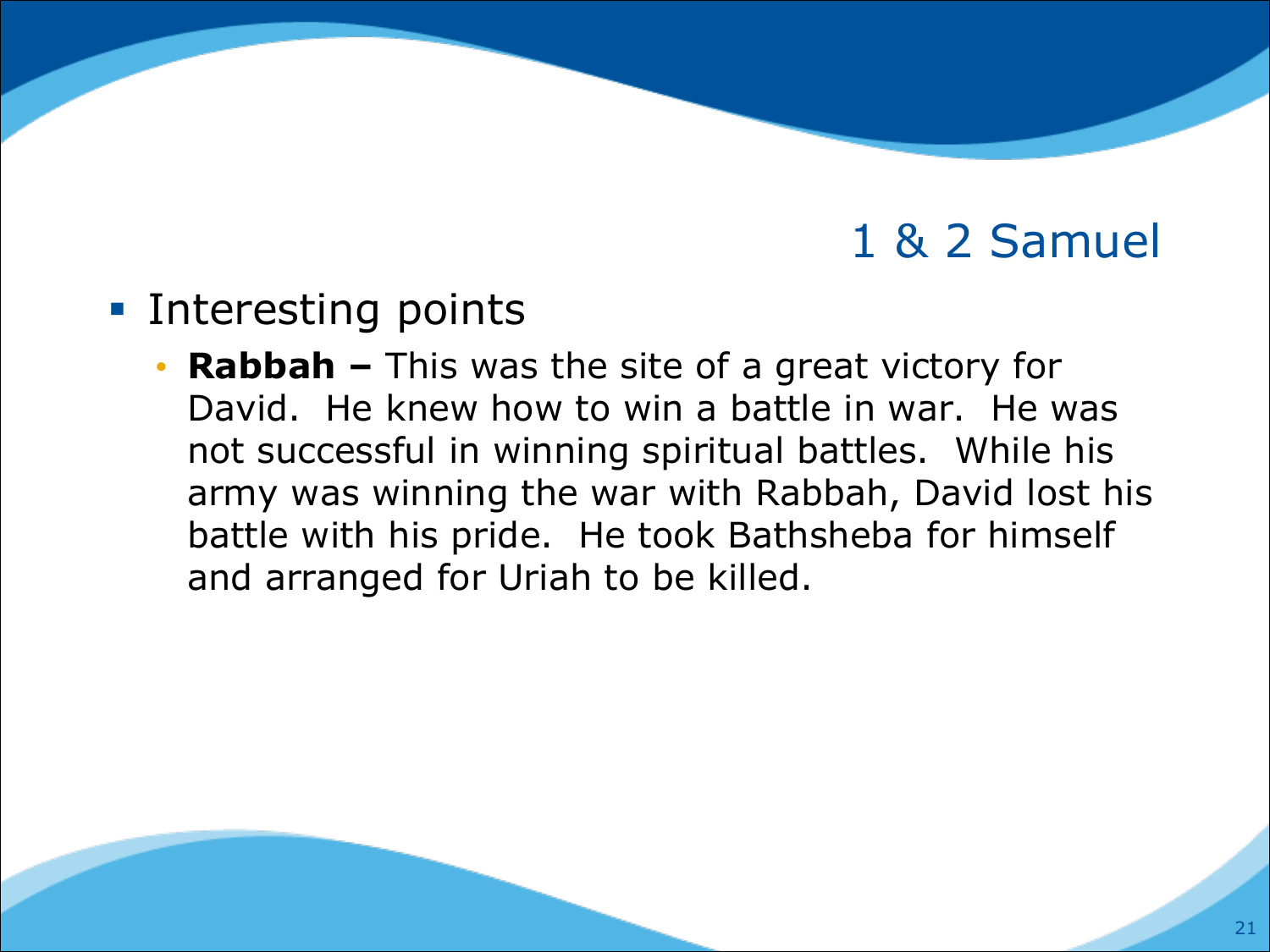# Lessons from 1 & 2 Samuel

- God is always ready to forgive our offenses
- Gratitude to God is a sound basis for security
- **The highest dignity comes from serving God**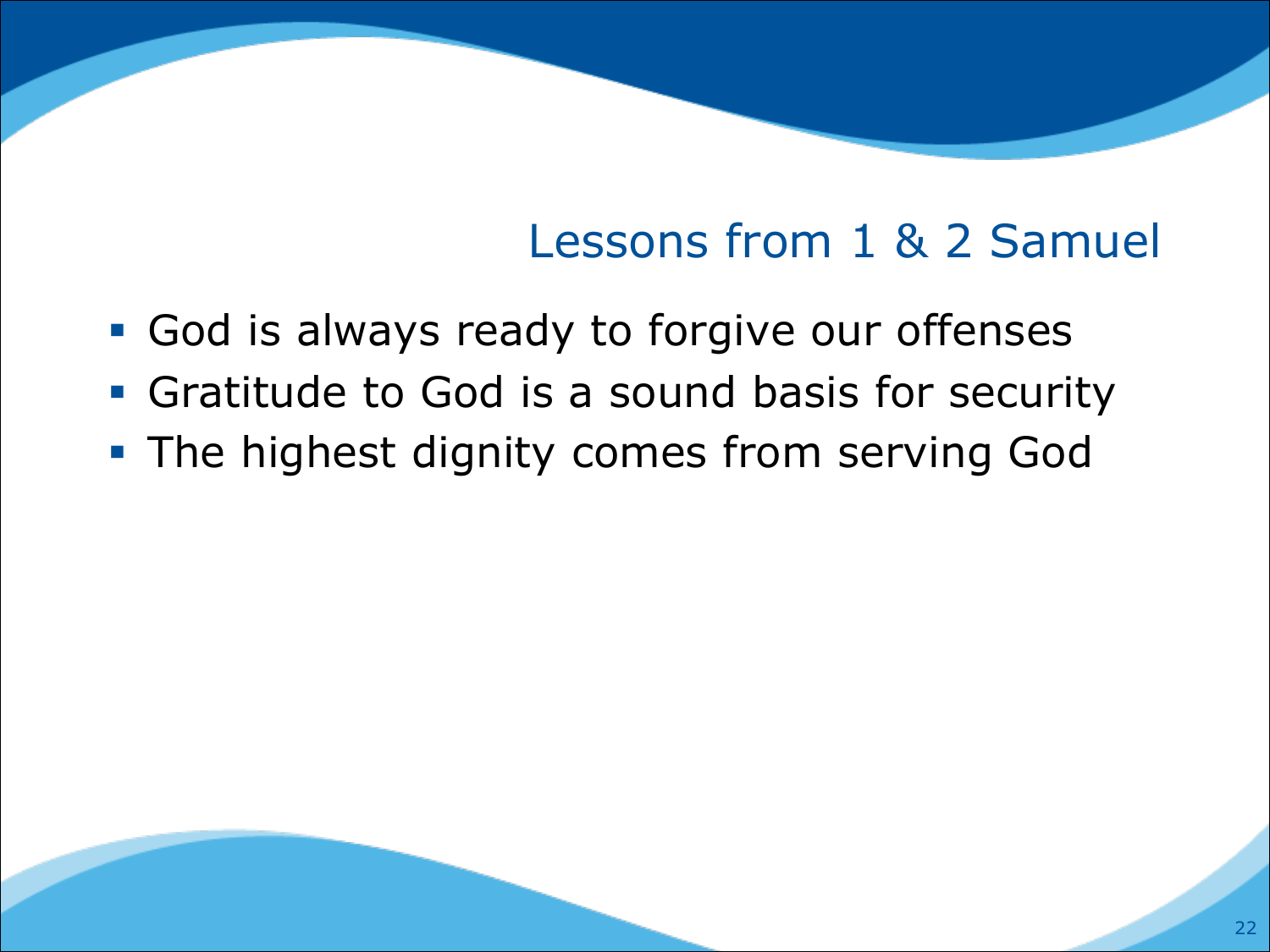#### For Next Week

- Read the Books of 1 and 2 Kings
	- There are 47 chapters (at least it is fewer!)
	- Solomon begins with promise; why is the kingdom in trouble when he dies?
	- What is the theme of Solomon's prayer at the dedication of the temple in 1 Kings 8?
	- How does the Queen of Sheba see Solomon (1 Kings 9)?
	- What does 1 Kings 13-19 say about God's Word?
	- Why doesn't King Ahab rely on Elijah and other prophets?
	- Elisha wants a double portion of the spirit of Elijah, did he become twice as good? Why?